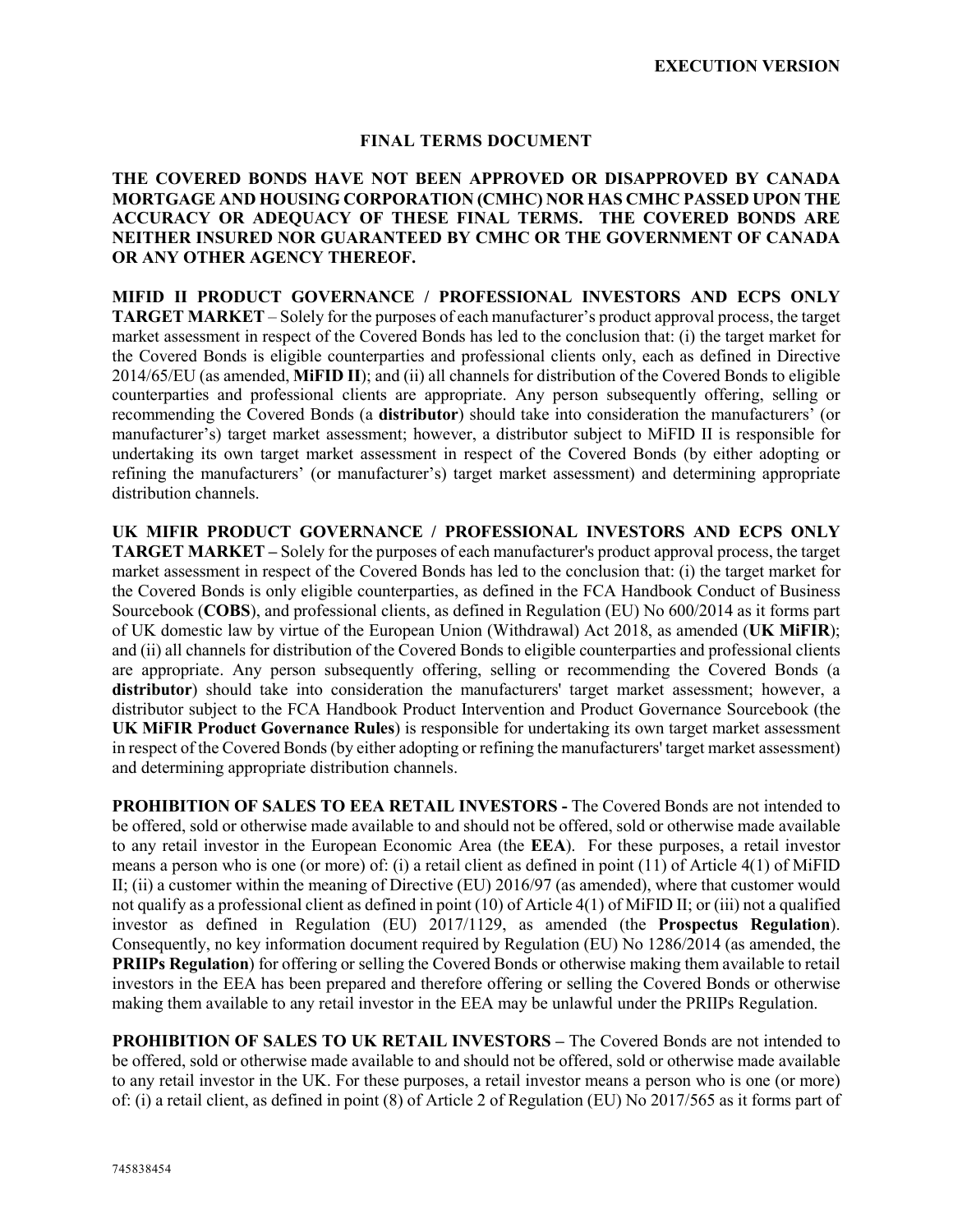UK domestic law by virtue of the European Union (Withdrawal) Act 2018, as amended (the **EUWA**); (ii) a customer within the meaning of the provisions of the UK Financial Services and Markets Act 2000 (as amended, the **FSMA**) and any rules or regulations made under the FSMA to implement Directive (EU) 2016/97 (as amended), where that customer would not qualify as a professional client, as defined in point (8) of Article 2(1) of Regulation (EU) No 600/2014 as it forms part of UK domestic law by virtue of the EUWA; or (iii) not a qualified investor as defined in Article 2 of Regulation (EU) 2017/1129 (as amended) as it forms part of UK domestic law by virtue of the EUWA. Consequently, no key information document required by Regulation (EU) No 1286/2014 (as amended) as it forms part of UK domestic law by virtue of the EUWA (the **UK PRIIPs Regulation**) for offering or selling the Covered Bonds or otherwise making them available to retail investors in the UK has been prepared and therefore offering or selling the Covered Bonds or otherwise making them available to any retail investor in the UK may be unlawful under the UK PRIIPs Regulation.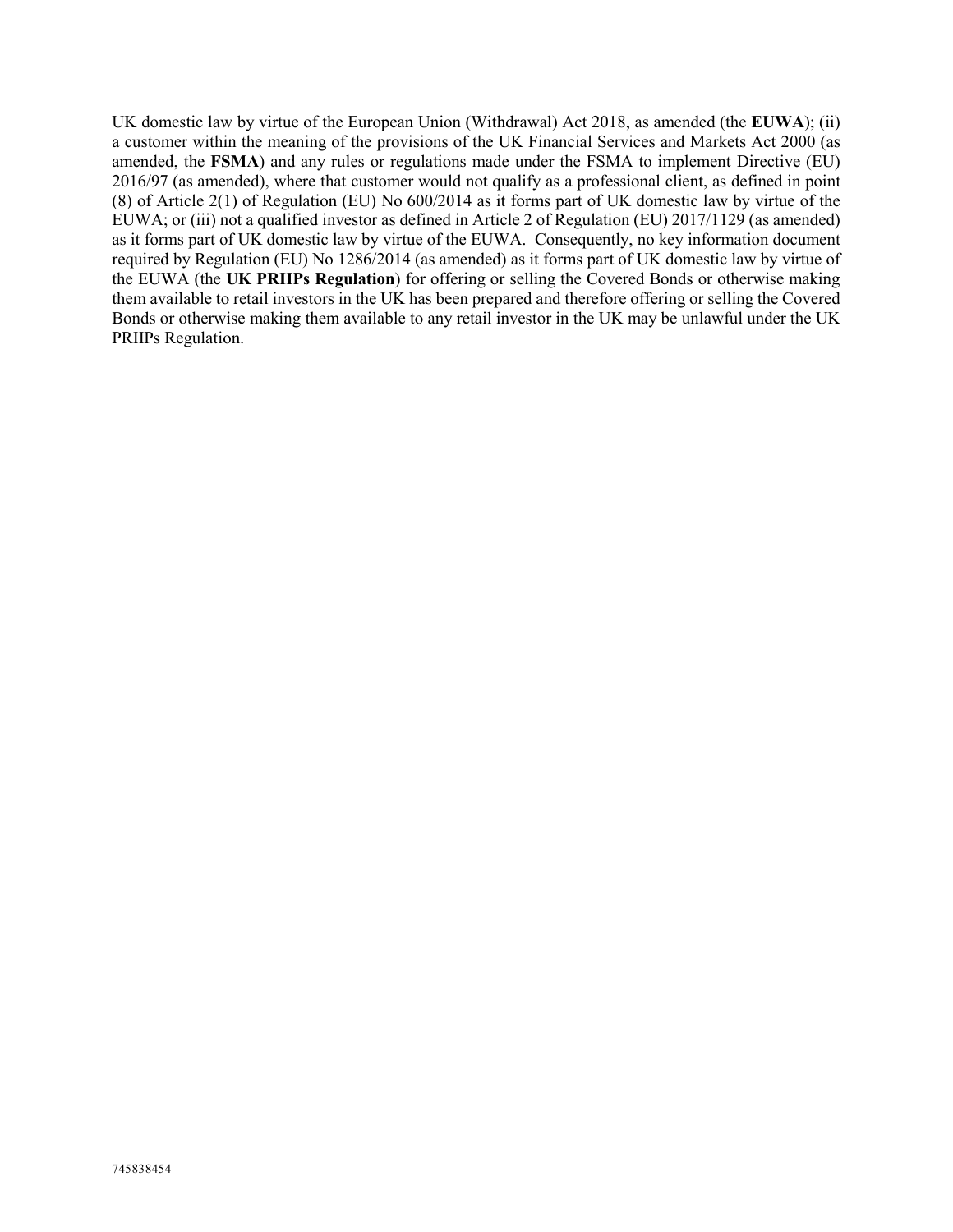### **Bank of Montreal (LEI No.: NQQ6HPCNCCU6TUTQYE16)**

## **Issue of €2,750,000,000 0.125% Covered Bonds due 26 January 2027 unconditionally and irrevocably guaranteed as to payment of principal and interest by BMO Covered Bond Guarantor Limited Partnership under the U.S.\$32 billion Global Registered Covered Bond Program**

#### **PART 1**

#### **CONTRACTUAL TERMS**

Terms used herein will be deemed to be defined as such for the purposes of the Terms and Conditions set forth in the Prospectus dated 6 August 2021, the first supplemental Prospectus dated 25 August 2021 and the second supplemental Prospectus dated 6 January 2022 which together constitute a base prospectus (together, the **Prospectus**) for the purposes of Regulation (EU) 2017/1129 (as amended) as it forms part of UK domestic law by virtue of the European Union (Withdrawal) Act 2018, as amended (the **EUWA**) (the **UK Prospectus Regulation**). This document constitutes the final terms of the Covered Bonds described herein for the purposes of the UK Prospectus Regulation and must be read in conjunction with the Prospectus as so supplemented in order to obtain all relevant information. The Prospectus is available for viewing at http://www.londonstockexchange.com/exchange/news/market-news/market-news-home.html and copies of the Prospectus and the supplemental Prospectus are available free of charge to the public at the Executive Offices of the Issuer and from the specified office of each of the Paying Agents.

The Guarantor is not now, and, immediately following the issuance of the Covered Bonds pursuant to the Trust Deed, will not be, a "covered fund" for purposes of regulations adopted under Section 13 of the Bank Holding Company Act of 1956, as amended, commonly known as the **Volcker Rule**. In reaching this conclusion, although other statutory or regulatory exemptions under the Investment Company Act of 1940, as amended, and under the Volcker Rule and its related regulations may be available, the Guarantor has relied on the exemption from registration set forth in Section  $3(c)(5)$  of the Investment Company Act of 1940, as amended. See "*Certain Volcker Rule Considerations*" in the Prospectus.

| 1. | (a) | Issuer:                                                                                             | <b>Bank of Montreal</b>                                                     |  |  |  |  |
|----|-----|-----------------------------------------------------------------------------------------------------|-----------------------------------------------------------------------------|--|--|--|--|
|    | (b) | Guarantor:                                                                                          | <b>Bond</b><br>Guarantor<br>Limited<br>Covered<br><b>BMO</b><br>Partnership |  |  |  |  |
|    | (a) | Series Number:                                                                                      | CBL <sub>26</sub>                                                           |  |  |  |  |
|    | (b) | Tranche Number:                                                                                     | 1                                                                           |  |  |  |  |
|    | (c) | Series which Covered Bonds will Not Applicable<br>be consolidated and form a single<br>Series with: |                                                                             |  |  |  |  |
|    | (d) | Date on which the Covered Bonds Not Applicable<br>will be consolidated and form a                   |                                                                             |  |  |  |  |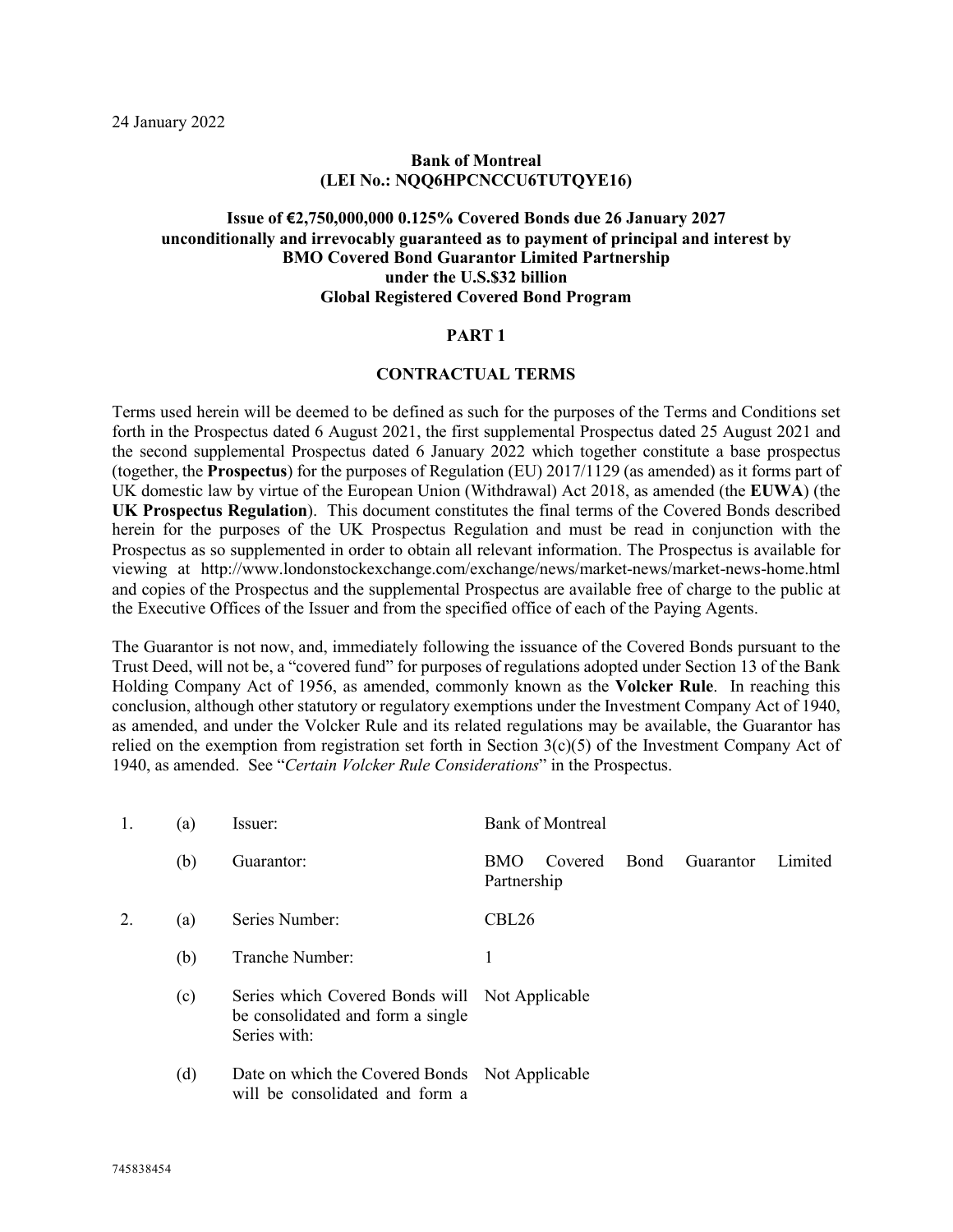|    |                        | single Series with the Series<br>specified above:                                                                                                                 |                                                                                                                                                                                                                                                                                                               |
|----|------------------------|-------------------------------------------------------------------------------------------------------------------------------------------------------------------|---------------------------------------------------------------------------------------------------------------------------------------------------------------------------------------------------------------------------------------------------------------------------------------------------------------|
| 3. |                        | Specified Currency or Currencies:                                                                                                                                 | EUR or $\in$ ( $\in$ )                                                                                                                                                                                                                                                                                        |
| 4. |                        | Aggregate Nominal Amount of Covered<br>Bonds admitted to trading:                                                                                                 |                                                                                                                                                                                                                                                                                                               |
|    | (a)                    | Series:                                                                                                                                                           | €2,750,000,000                                                                                                                                                                                                                                                                                                |
|    | (b)                    | Tranche:                                                                                                                                                          | €2,750,000,000                                                                                                                                                                                                                                                                                                |
| 5. | (a)                    | <b>Issue Price:</b>                                                                                                                                               | 99.707 per cent. of the Aggregate Nominal Amount                                                                                                                                                                                                                                                              |
| 6. | (a)                    | <b>Specified Denominations:</b>                                                                                                                                   | €100,000 and integral multiples of $€1,000$ in excess<br>thereof.                                                                                                                                                                                                                                             |
|    | (b)                    | <b>Calculation Amount:</b>                                                                                                                                        | €1,000                                                                                                                                                                                                                                                                                                        |
|    |                        |                                                                                                                                                                   |                                                                                                                                                                                                                                                                                                               |
| 7. | (a)                    | Issue Date:                                                                                                                                                       | 26 January 2022                                                                                                                                                                                                                                                                                               |
|    | (b)                    | <b>Interest Commencement Date:</b>                                                                                                                                | <b>Issue Date</b>                                                                                                                                                                                                                                                                                             |
| 8. | (a)                    | Final Maturity Date:                                                                                                                                              | Interest Payment Date falling on or nearest to 26<br>January 2027                                                                                                                                                                                                                                             |
|    | (b)                    | Extended Due for Payment Date<br>of<br>Guaranteed<br>Amounts<br>corresponding to<br>Final<br>the<br>Redemption Amount under the<br><b>Covered Bond Guarantee:</b> | Interest Payment Date falling on or nearest to 26<br>January 2028                                                                                                                                                                                                                                             |
| 9. | <b>Interest Basis:</b> |                                                                                                                                                                   | Interest accrues from, and including, the Interest<br>Commencement Date to, but excluding, the Final<br>Maturity Date at a rate of 0.125% Fixed Rate<br>payable annually in arrears on each Interest<br>Payment Date.                                                                                         |
|    |                        |                                                                                                                                                                   | If applicable, interest accrues from, and including,<br>the Final Maturity Date to, but excluding, the<br>Extended Due for Payment Date at a rate of 1<br>month Euribor $+$ 0.146% Floating Rate payable<br>monthly in arrears on each Interest Payment Date,<br>subject to a minimum interest rate of 0.00%. |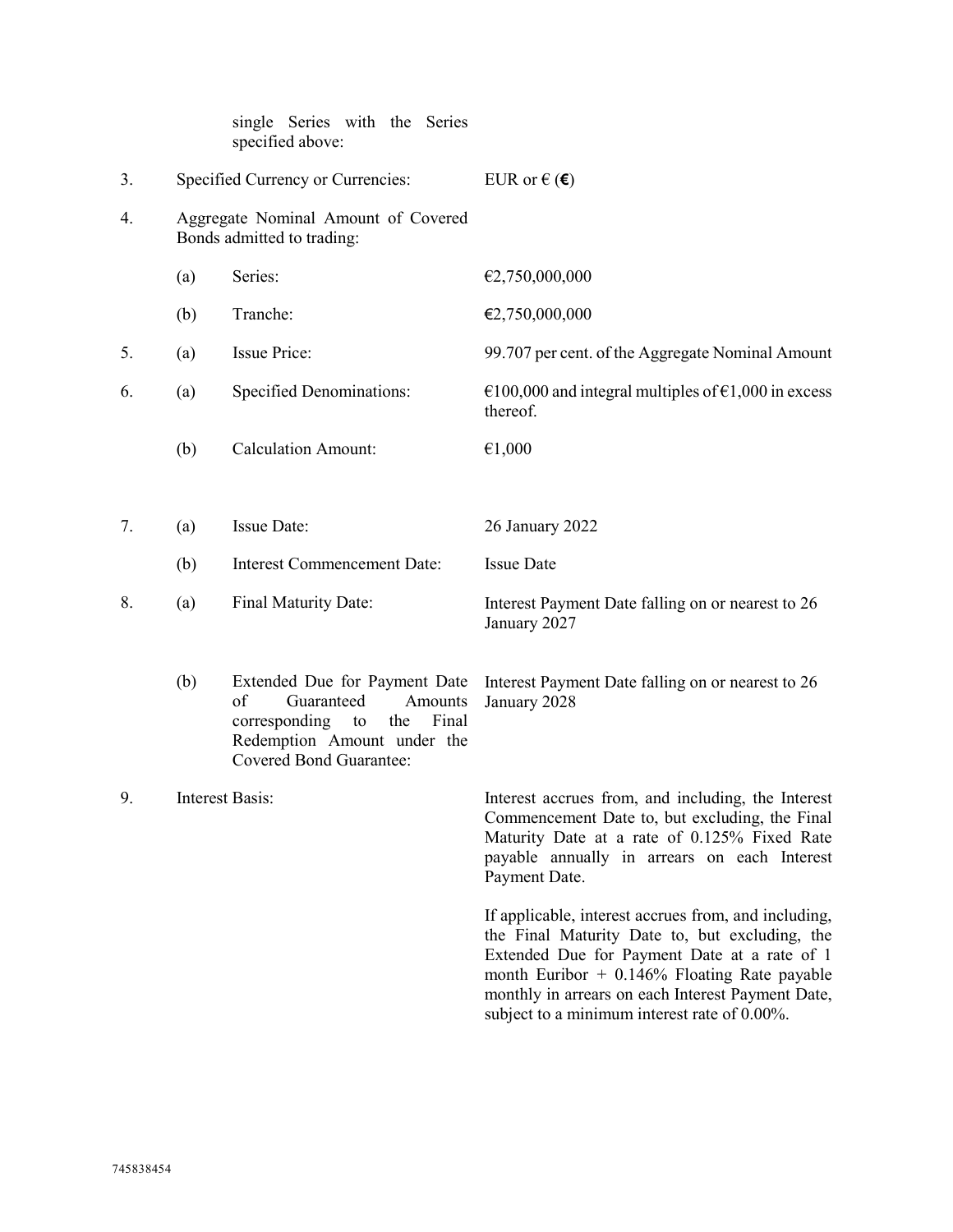| 10. | Redemption/Payment Basis:                                             | Redemption at par on the Final Maturity Date,<br>subject to extension as set out in the Prospectus.                  |
|-----|-----------------------------------------------------------------------|----------------------------------------------------------------------------------------------------------------------|
| 11. | <b>Basis</b><br>of<br>Interest<br>Change<br>Redemption/Payment Basis: | or Fixed to Floating                                                                                                 |
| 12. | Put/Call Options:                                                     | Not Applicable                                                                                                       |
| 13. | Date of approval for issuance of Covered<br>Bonds:                    | 29 May 2013, 30 March 2015, 4 April 2016, 24<br>July 2017, 23 July 2018, 29 May 2019, 27 May<br>2020 and 26 May 2021 |

# **PROVISIONS RELATING TO INTEREST (IF ANY) PAYABLE**

| 14. |     | <b>Fixed Rate Covered Bond Provisions:</b> | Applicable                                                                                                                                                                                                                                                                                                                                                   |  |  |
|-----|-----|--------------------------------------------|--------------------------------------------------------------------------------------------------------------------------------------------------------------------------------------------------------------------------------------------------------------------------------------------------------------------------------------------------------------|--|--|
|     | (a) | Rate(s) of Interest:                       | 0.125 per cent. per annum payable annually in<br>arrears on each Interest Payment Date                                                                                                                                                                                                                                                                       |  |  |
|     | (b) | Interest Period(s):                        | The first Interest Period will be the period from and<br>including the Issue Date to, but excluding, the<br>following Interest Payment Date and subsequent<br>Interest Periods will be from and including the<br>Interest Payment Date to, but excluding, the<br>immediately following Interest Payment Date, to,<br>but excluding, the Final Maturity Date. |  |  |
|     | (c) | Interest Payment Date(s):                  | 26 January in each year, commencing on 26<br>January 2023, up to and including the Final<br><b>Maturity Date</b>                                                                                                                                                                                                                                             |  |  |
|     | (d) | <b>Business Day Convention:</b>            | Following Business Day Convention                                                                                                                                                                                                                                                                                                                            |  |  |
|     | (e) | Business Day(s):                           | Business Days has the meaning given to it in<br>Condition $4.5(a)$                                                                                                                                                                                                                                                                                           |  |  |
|     | (f) | Additional Business Centre(s):             | Toronto                                                                                                                                                                                                                                                                                                                                                      |  |  |
|     | (g) | Fixed Coupon Amount(s):                    | $€1.25$ per Calculation Amount                                                                                                                                                                                                                                                                                                                               |  |  |
|     | (h) | Broken Amount(s):                          | Not Applicable                                                                                                                                                                                                                                                                                                                                               |  |  |
|     | (i) | Day Count Fraction:                        | Actual / Actual (ICMA) (not adjusted)                                                                                                                                                                                                                                                                                                                        |  |  |
|     | (j) | Determination Date(s):                     | 26 January in each year                                                                                                                                                                                                                                                                                                                                      |  |  |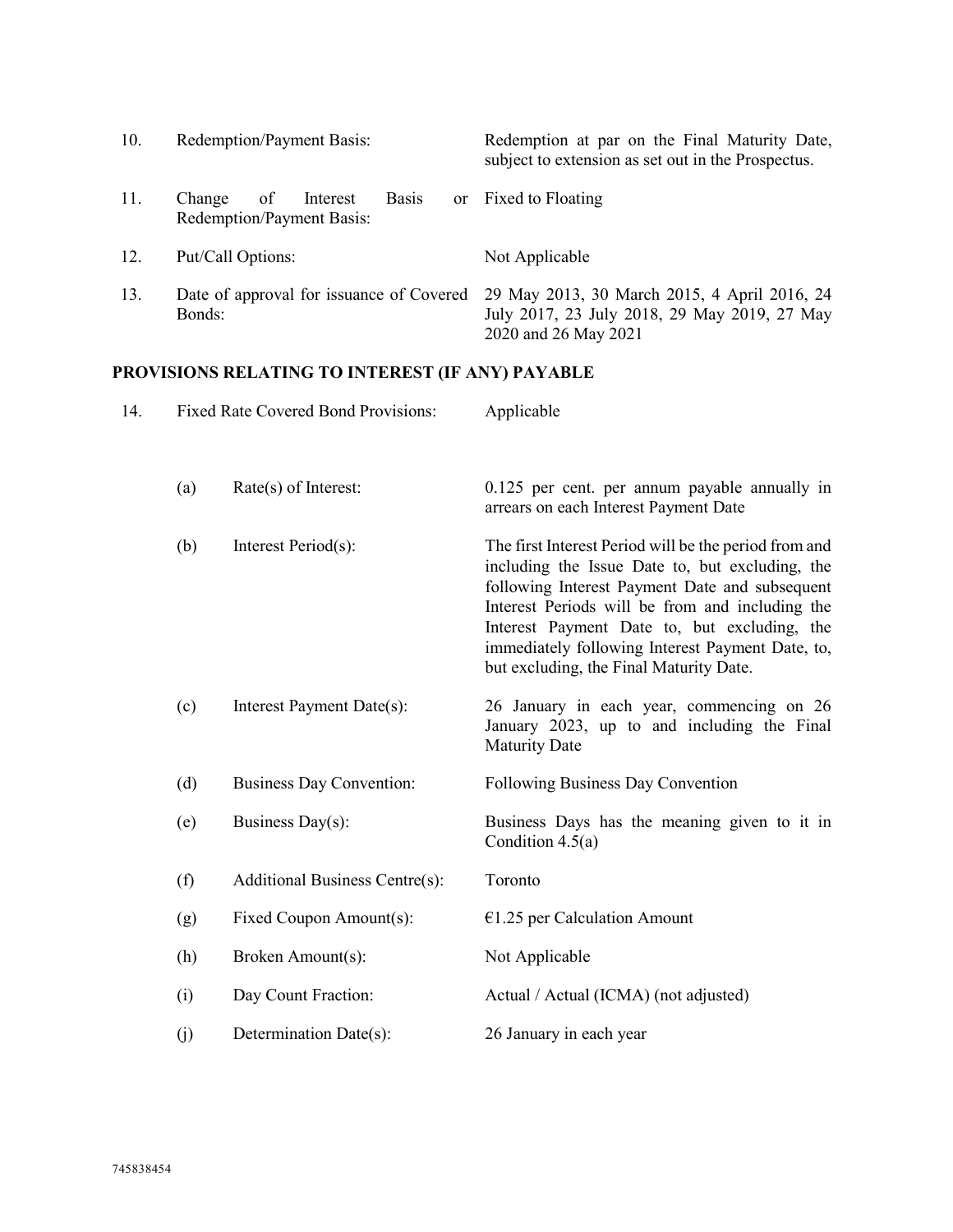|     | (k) | Other terms relating to the method<br>of calculating interest for Fixed<br>Rate Covered Bonds:                             | Not Applicable                                                                                                                                                                                                                                                                                                                                                                                                                     |  |  |
|-----|-----|----------------------------------------------------------------------------------------------------------------------------|------------------------------------------------------------------------------------------------------------------------------------------------------------------------------------------------------------------------------------------------------------------------------------------------------------------------------------------------------------------------------------------------------------------------------------|--|--|
| 15. |     | Floating Rate Covered Bond Provisions:                                                                                     | Applicable.                                                                                                                                                                                                                                                                                                                                                                                                                        |  |  |
|     | (a) | Interest Period(s):                                                                                                        | If applicable, the first Interest Period after the Final<br>Maturity Date will be the period from and<br>including the Final Maturity Date to, but<br>excluding, the following Interest Payment Date<br>and subsequent Interest Periods will be from and<br>including the Interest Payment Date to, but<br>excluding, the immediately following Interest<br>Payment Date, to, but excluding, the Extended Due<br>for Payment Date. |  |  |
|     | (b) | Interest Payment Date(s):                                                                                                  | If applicable, the 26th calendar day of each month<br>payable from but excluding the Final Maturity<br>Date to and including the earlier of $(i)$ the date on<br>which the Covered Bonds are redeemed in full, and<br>(ii) the Extended Due for Payment Date                                                                                                                                                                       |  |  |
|     | (c) | First Interest Payment Date:                                                                                               | 26 February 2027, if applicable                                                                                                                                                                                                                                                                                                                                                                                                    |  |  |
|     | (d) | <b>Business Day Convention:</b>                                                                                            | Modified Following Business Day Convention                                                                                                                                                                                                                                                                                                                                                                                         |  |  |
|     | (e) | Business Day(s):                                                                                                           | Business Days has the meaning given to it in<br>Condition $4.5(a)$                                                                                                                                                                                                                                                                                                                                                                 |  |  |
|     | (f) | Additional Business Centre(s):                                                                                             | Not Applicable                                                                                                                                                                                                                                                                                                                                                                                                                     |  |  |
|     | (g) | Manner in which the Rate of<br>Interest and Interest Amount is to<br>be determined:                                        | <b>Screen Rate Determination</b>                                                                                                                                                                                                                                                                                                                                                                                                   |  |  |
|     | (h) | Party responsible for calculating<br>the Rate of Interest and Interest<br>Amount (if not the Issuing and<br>Paying Agent): | Not Applicable                                                                                                                                                                                                                                                                                                                                                                                                                     |  |  |
|     | (i) | Screen Rate Determination:                                                                                                 | Applicable                                                                                                                                                                                                                                                                                                                                                                                                                         |  |  |
|     |     | and Relevant<br>Reference Rate                                                                                             | Reference Rate: 1 month EURIBOR                                                                                                                                                                                                                                                                                                                                                                                                    |  |  |
|     |     | <b>Financial Centre:</b>                                                                                                   | <b>Relevant Financial Centre: Brussels</b>                                                                                                                                                                                                                                                                                                                                                                                         |  |  |
|     |     | <b>Calculation Method:</b>                                                                                                 | Not Applicable                                                                                                                                                                                                                                                                                                                                                                                                                     |  |  |
|     |     | Compounded<br><b>SONIA</b><br>Daily<br><b>Observation Convention:</b>                                                      | Not Applicable                                                                                                                                                                                                                                                                                                                                                                                                                     |  |  |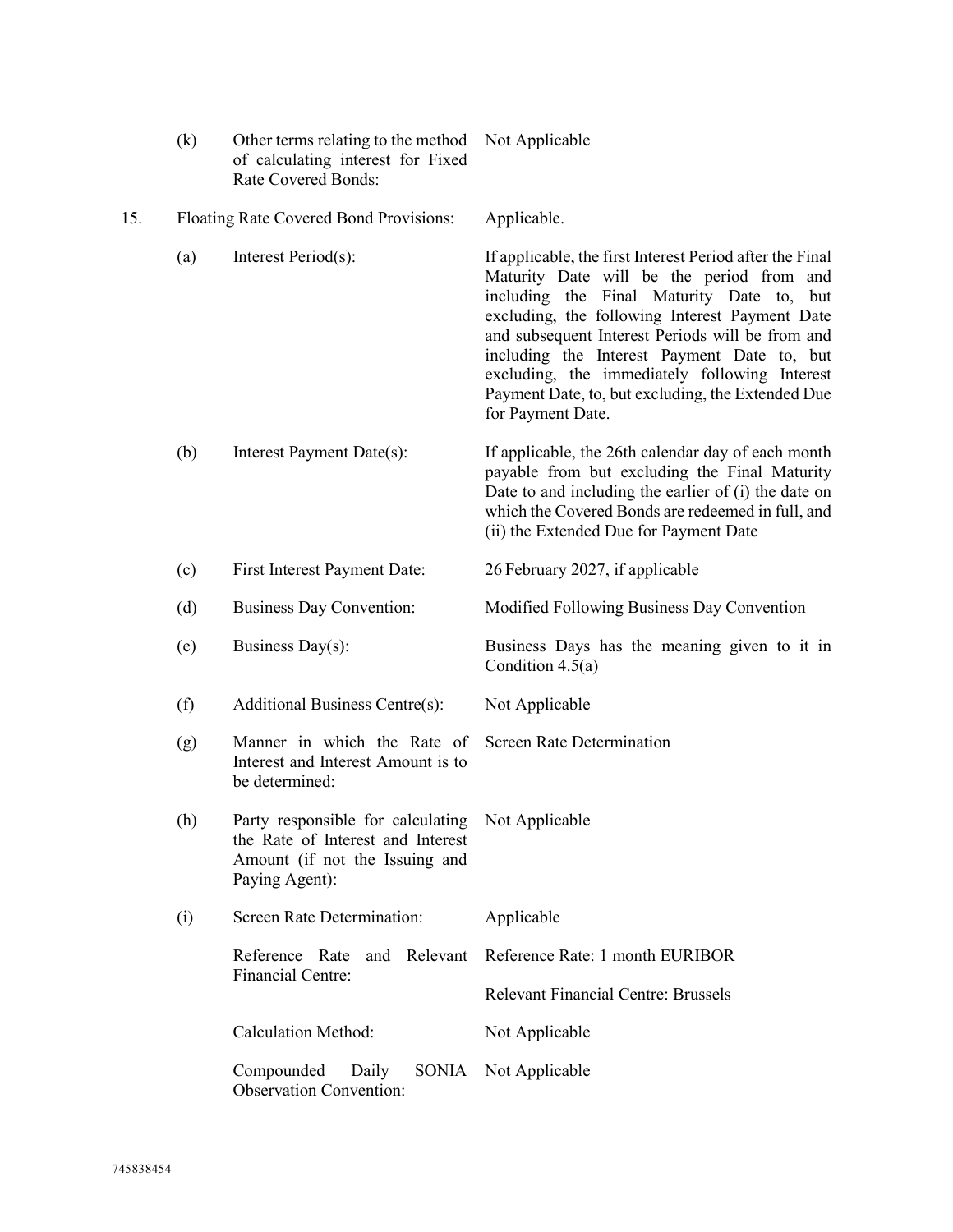|     |     | <b>Relevant Number:</b>                                      | Not Applicable                                                                                  |
|-----|-----|--------------------------------------------------------------|-------------------------------------------------------------------------------------------------|
|     |     | Interest Determination Date(s):                              | The second day on which the TARGET System is<br>open prior to the start of each Interest Period |
|     |     | <b>Relevant Screen Page:</b>                                 | <b>Reuters EURIBOR 01</b>                                                                       |
|     |     | <b>Observation Look-Back Period:</b>                         | Not Applicable                                                                                  |
|     | (i) | <b>ISDA</b> Determination:                                   | Not Applicable                                                                                  |
|     | (k) | Floating Rate Covered Bond 0.146% per annum<br>$Margin(s)$ : |                                                                                                 |
|     | (1) | Minimum Rate of Interest:                                    | 0.000 per cent. per annum                                                                       |
|     | (m) | Maximum Rate of Interest:                                    | 60.000 per cent. per annum                                                                      |
|     | (n) | Day Count Fraction:                                          | Actual / 360 (adjusted)                                                                         |
| 16. |     | Zero Coupon Covered Bond Provisions:                         | Not Applicable                                                                                  |
|     |     |                                                              |                                                                                                 |

## **PROVISIONS RELATING TO REDEMPTION**

| 17. | Issuer Call:                                                                                                                                                                                                                                                                                                                                                                                                                            | Not Applicable |
|-----|-----------------------------------------------------------------------------------------------------------------------------------------------------------------------------------------------------------------------------------------------------------------------------------------------------------------------------------------------------------------------------------------------------------------------------------------|----------------|
| 18. | Put Option:                                                                                                                                                                                                                                                                                                                                                                                                                             | Not Applicable |
| 19. | Final Redemption Amount of each $\epsilon$ 1,000 per Calculation Amount<br>Covered Bond:                                                                                                                                                                                                                                                                                                                                                |                |
| 20. | Early Redemption Amount of each $\epsilon$ 1,000 per Calculation Amount<br>Covered Bond payable on redemption for<br>taxation reasons or illegality or upon<br>acceleration following an Issuer Event of<br>Default or Guarantor Event of Default or<br>other early redemption and/or the method<br>of calculating the same (if required or if<br>different from that set out in Condition 6.7<br>( <i>Early Redemption Amounts</i> )): |                |

# **GENERAL PROVISIONS APPLICABLE TO THE COVERED BONDS**

| 21. | Form of Covered Bonds: | <b>Registered Covered Bonds:</b>                                                                                                                                                                           |
|-----|------------------------|------------------------------------------------------------------------------------------------------------------------------------------------------------------------------------------------------------|
|     |                        | Regulation S Global Covered<br>Bond<br>$(\text{\textsterling}2,750,000,000$ nominal amount) registered in the<br>name of the common safekeeper for Euroclear and<br>Clearstream, Luxembourg or its nominee |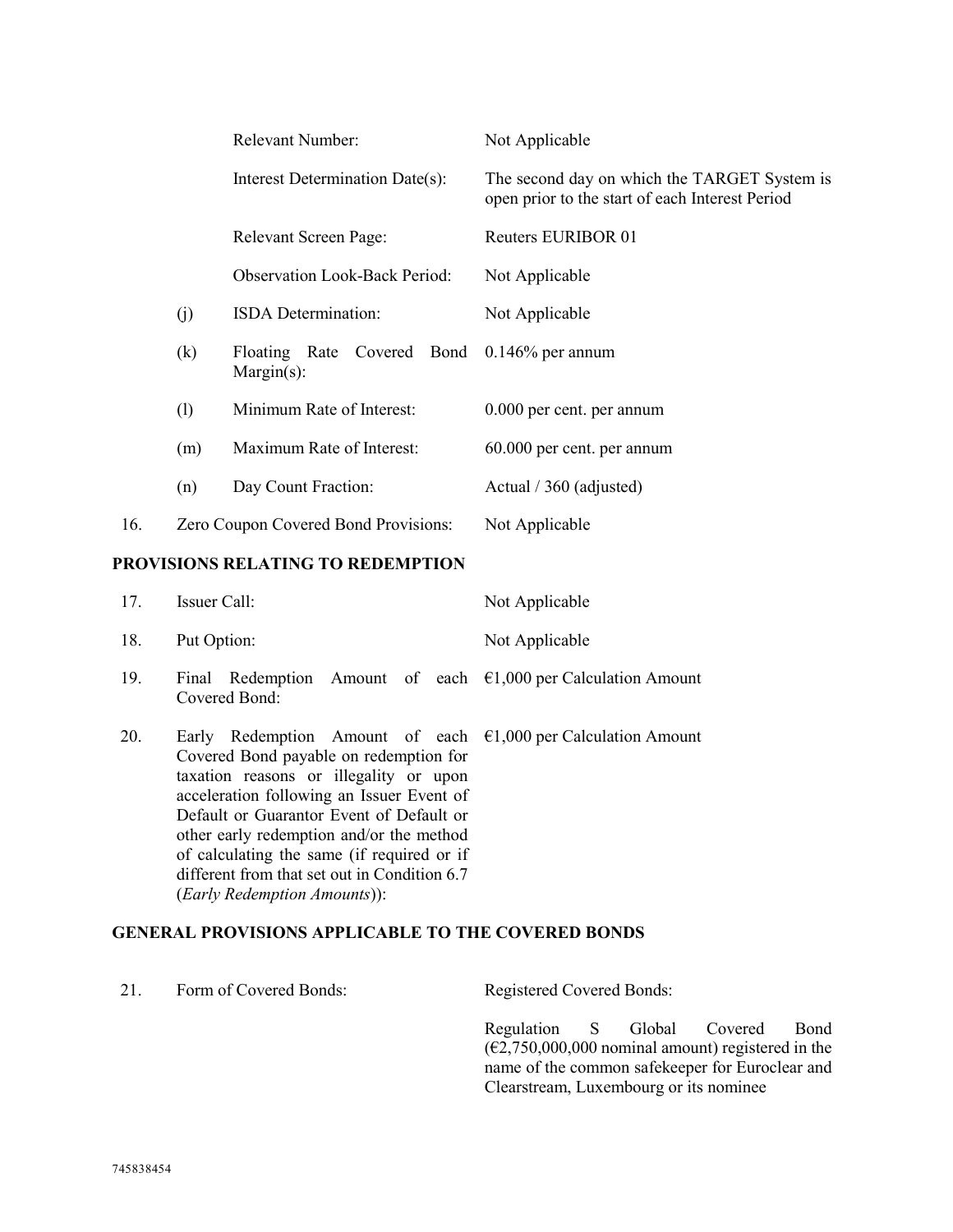| 22. | New Global Covered Bond:                                                                                                      | N <sub>0</sub>                                                   |
|-----|-------------------------------------------------------------------------------------------------------------------------------|------------------------------------------------------------------|
| 23. | Global Covered Bond held under the New<br>Safekeeping Structure:                                                              | <b>Yes</b>                                                       |
| 24. | Financial Centre(s) or other special<br>provisions relating to payment dates:                                                 | London, Toronto, and a day on which the TARGET<br>System is open |
| 25. | Talons for future Coupons to be attached No<br>to Bearer Definitive Covered Bonds (and<br>dates on which such Talons mature): |                                                                  |
| 26. | Redenomination, renominalisation and Not Applicable<br>reconventioning provisions:                                            |                                                                  |

## **RESPONSIBILITY**

The ratings explanations set out in Item 2 (*Ratings*) of Part B has been extracted from the websites of Fitch, Moody's and DBRS. Each of the Issuer and the Guarantor confirms that such information has been accurately reproduced and that, so far as it is aware and is able to ascertain from information published by Fitch, Moody's and DBRS, respectively, no facts have been omitted which would render the reproduced information inaccurate or misleading.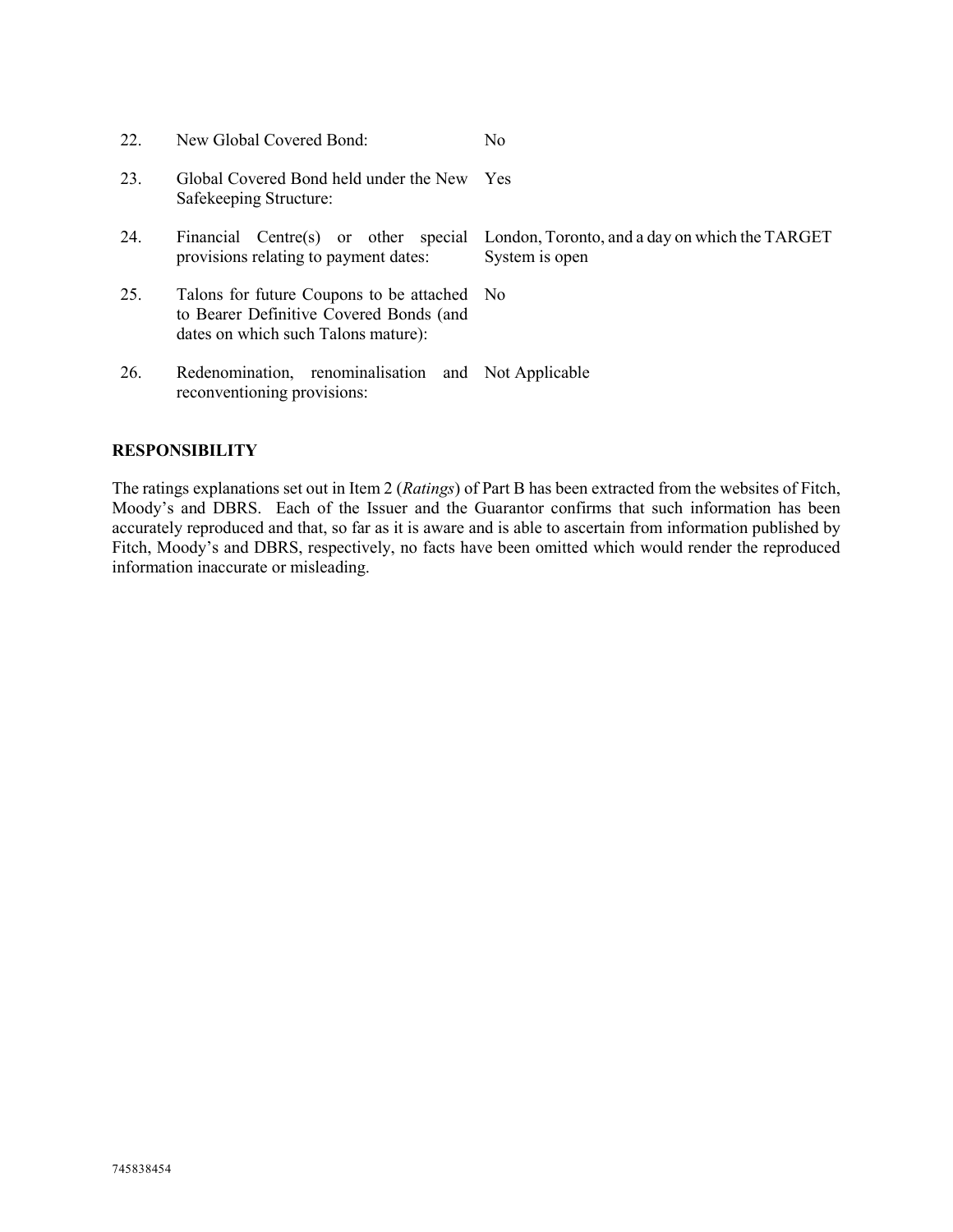Signed on behalf of the Issuer:

By: /s/ Caroline Dufaux

Name: Caroline Dufaux Title: Global Head, Capital Management and Funding

*Duly authorised*

Signed on behalf of the Guarantor:

By: /s/ Caroline Dufaux

Name: Caroline Dufaux Title: President

*Duly authorised*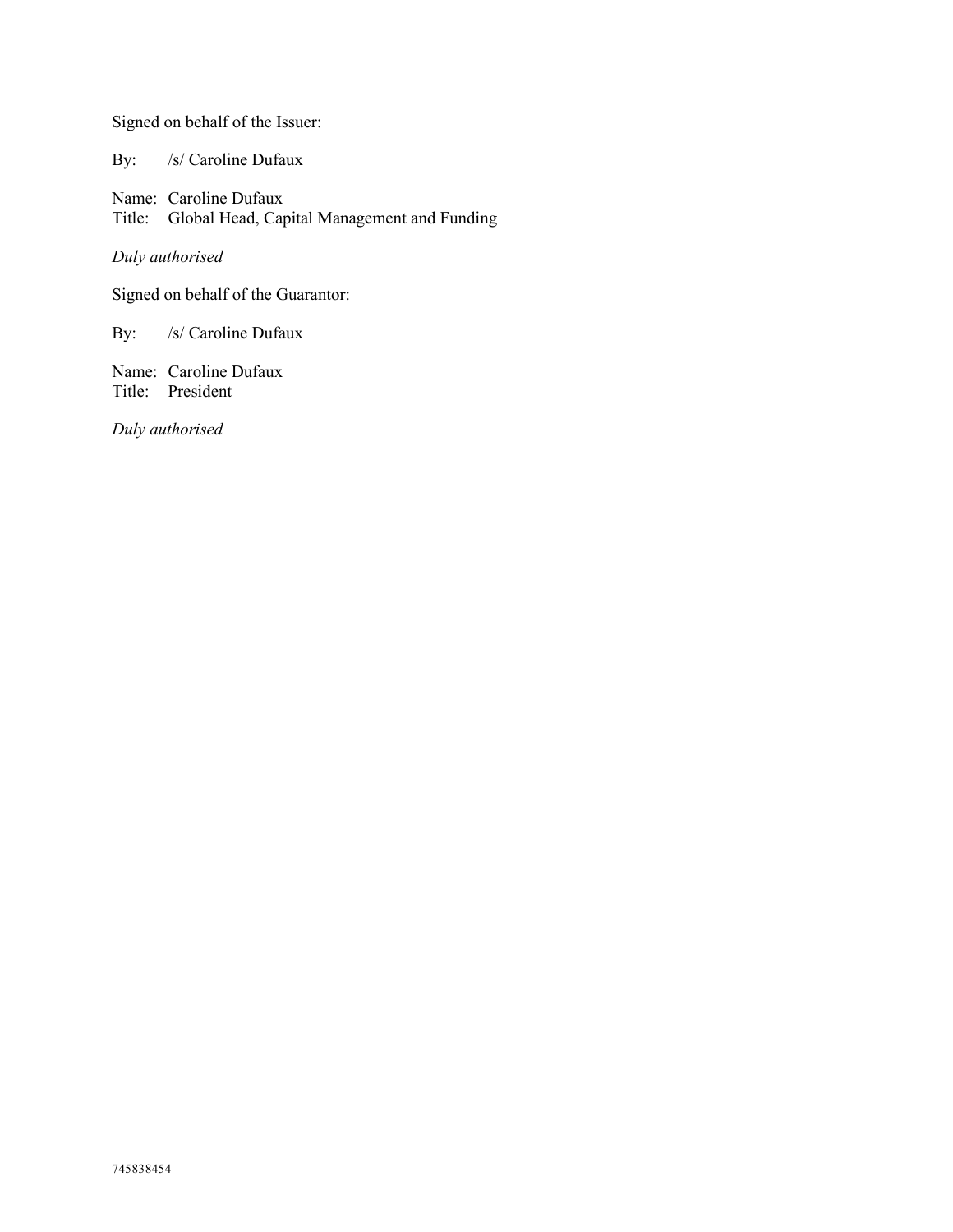#### **PART 2**

#### **OTHER INFORMATION**

### **1. LISTING AND ADMISSION TO TRADING; ESTIMATED NET PROCEEDS**

| (a) | Listing and admission to trading:                                       | Application is expected to be made by the Issuer<br>(or on its behalf) for the Covered Bonds to be<br>admitted to trading on the London Stock<br>Exchange's main market and to the Official List of<br>the FCA with effect from 26 January 2022. |
|-----|-------------------------------------------------------------------------|--------------------------------------------------------------------------------------------------------------------------------------------------------------------------------------------------------------------------------------------------|
| (b) | Estimate of total expenses related $£5,750$<br>to admission to trading: |                                                                                                                                                                                                                                                  |
| (c) | Estimated net proceeds:                                                 | €2,735,755,000                                                                                                                                                                                                                                   |

#### **2. RATINGS**

Ratings: The Covered Bonds to be issued are expected to be rated:

Fitch: AAA

Fitch describes a credit rating of "AAA" in the following terms: "'AAA' ratings denote the lowest expectation of default risk. They are assigned only in cases of exceptionally strong capacity for payment of financial commitments. This capacity is highly unlikely to be adversely affected by<br>foreseeable events," (Source: Fitch foreseeable events." (Source: Fitch, https://www.fitchratings.com/products/ratingdefinitions#rating-scales)

Moody's: Aaa

Moody's describes a credit rating of "Aaa" in the following terms: "Obligations rated Aaa are judged to be of the highest quality, with minimal risk." (Source: Moody's, https://ratings.moodys.io/ratings)

DBRS: AAA

DBRS Morningstar describes a credit rating of "AAA" in the following terms: "Highest credit quality. The capacity for the payment of financial obligations is exceptionally high and unlikely to be adversely affected by future events." (Source: DBRS,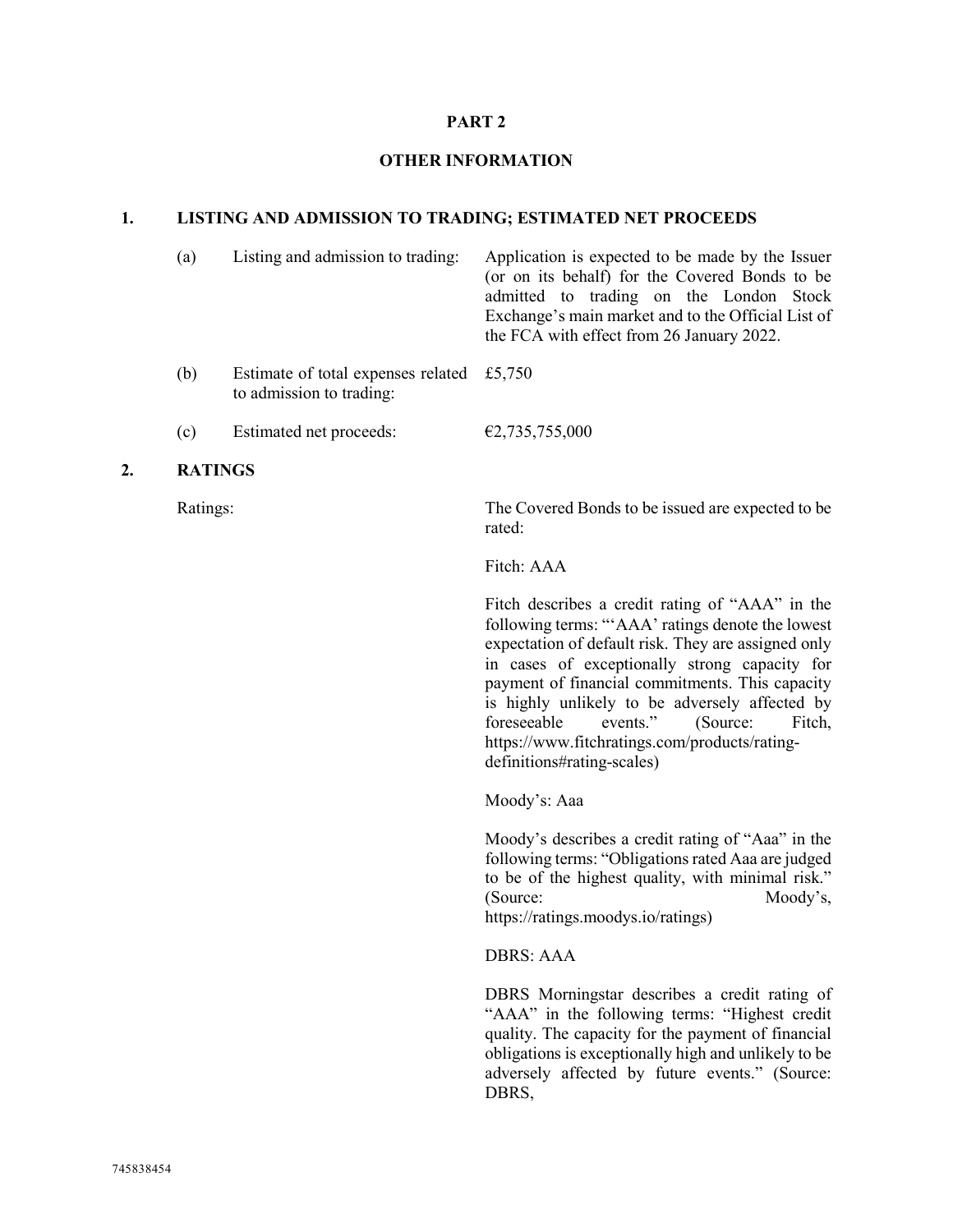https://www.dbrsmorningstar.com/media/0000000 0069.pdf)

collateral for Eurosystem monetary policy and intra day credit operations by the Eurosystem either upon issue or at any or all times during their

## **3. INTERESTS OF NATURAL AND LEGAL PERSONS INVOLVED IN THE ISSUE**

Save as discussed in "*Subscription and Sale and Transfer and Selling Restrictions*" in the Prospectus, so far as the Issuer and the Guarantor are aware, no person involved in the offer of the Covered Bonds has an interest material to the offer. The Managers and their affiliates have engaged, and may in the future engage, in investment banking and/or commercial banking transactions with, and may perform other services for, the Issuer and its affiliates in the ordinary course of business.

**4. YIELD** (Fixed Rate Covered Bonds only)

Indication of yield: 0.184% per annum

## **5. OPERATIONAL INFORMATION**

| (a) | <b>ISIN</b> Code:                                                                                                                                                        | XS2430951744                                                                                                                                                                                                                                                                                                                                               |
|-----|--------------------------------------------------------------------------------------------------------------------------------------------------------------------------|------------------------------------------------------------------------------------------------------------------------------------------------------------------------------------------------------------------------------------------------------------------------------------------------------------------------------------------------------------|
| (b) | Common Code:                                                                                                                                                             | 243095174                                                                                                                                                                                                                                                                                                                                                  |
| (c) | CFI Code:                                                                                                                                                                | <b>DAFNFR</b>                                                                                                                                                                                                                                                                                                                                              |
| (d) | <b>FISN</b> Code:                                                                                                                                                        | BANK OF MONTREA/1EMTN 20240112                                                                                                                                                                                                                                                                                                                             |
| (e) | Any clearing system(s) other than<br>DTC, Euroclear or Clearstream,<br>Luxembourg and the relevant<br>identification number(s) or codes<br>such as CUSIP and CINS codes: | Not Applicable                                                                                                                                                                                                                                                                                                                                             |
| (f) | and address of initial<br>Name<br>Paying<br>Agent(s)/Registrar(s)/Transfer<br>$Agent(s)$ :                                                                               | The Bank of New York Mellon<br>One Canada Square, 48th Floor<br>London E14 4AL                                                                                                                                                                                                                                                                             |
| (g) | Names and addresses of additional<br>Paying<br>Agent(s)/Transfer<br>$Agent(s)$ (if any):                                                                                 | None                                                                                                                                                                                                                                                                                                                                                       |
| (h) | Intended to be held in a manner<br>which would allow Eurosystem<br>eligibility:                                                                                          | Yes. Note that the designation "yes" simply means<br>that the Covered Bonds are intended upon issue to<br>be deposited with one of the ICSDs as common<br>safekeeper, and registered in the name of a<br>nominee of one of the ICSDs acting as common<br>safekeeper and does not necessarily mean that the<br>Covered Bonds will be recognised as eligible |